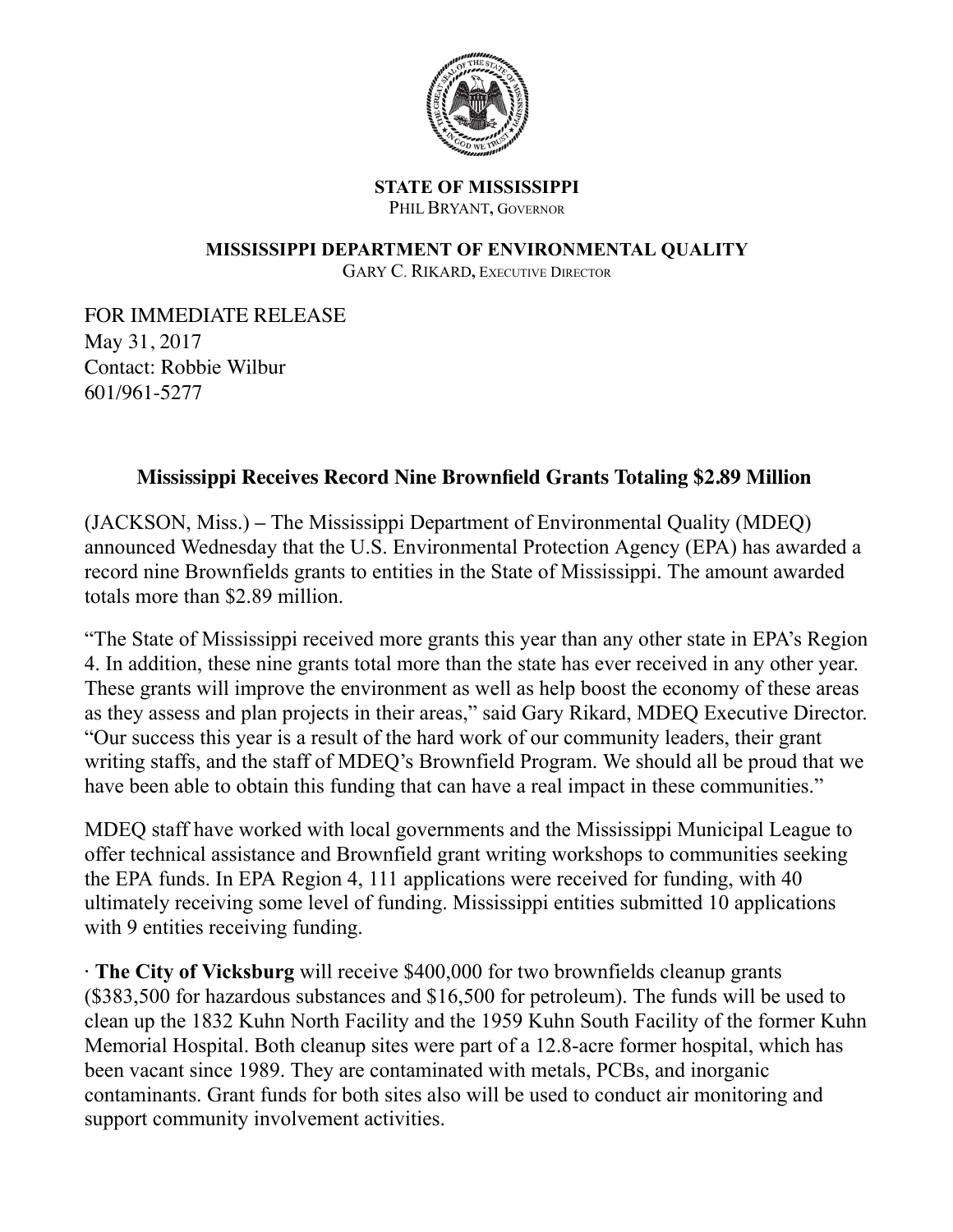· **Canton** – \$300,000 (\$200,000 for hazardous substances and \$100,000 for petroleum) to include an update of the city's brownfields inventory.

· **Clarksdale** – \$300,000 (\$166,200 for hazardous substances and \$133,800 for petroleum) to include an update of the city's brownfields inventory. Assessment activities will focus on the 18th Street Neighborhood and the Brickyard Area.

· **Crystal Springs** – \$300,000 (\$123,000 for hazardous substances and \$177,000 for petroleum) to include area-wide planning and the prioritization of the city's brownfield sites.

· **East Central Planning and Development District** – \$299,700 (\$155,100 for hazardous substances and \$144,600 for petroleum) to include an inventory and prioritization of brownfield sites. Assessment activities will focus on the cities of Forest, Philadelphia, and Meridian.

· **Golden Triangle Planning and Development District, Inc.** – \$600,000 (\$400,000 for hazardous substances and \$200,000 for petroleum) to include the expansion of a brownfields inventory. Assessment activities will focus on four census tracts within Choctaw, Clay, Noxubee and Oktibbeha Counties. Partners include the cities of West Point, and Starkville, and the counties of Choctaw, Clay, Lowndes, Noxubee, Oktibbeha, Webster, and Winston.

· **Greenville** – \$300,000 (\$200,000 for hazardous substances and \$100,000 for petroleum) to include area-wide planning. One area of focus is the Lower Mississippi River Port Investment Initiative Area.

· **Louisville** – \$400,000 (\$205,000 for hazardous substances and \$195,000 for petroleum) to include the prioritization of brownfields sites and begin area-wide planning. Assessment activities will focus on West Louisville, East Louisville, and southeast Winston County. Partners are the City of Noxapater and Winston County.

A Brownfield is a property, of which the expansion, redevelopment, or reuse may be complicated by the presence or potential presence of a hazardous substance, pollutant, or contaminant. EPA's Brownfields Program enables states, communities, and other stakeholders in economic redevelopment to work together in a timely manner to prevent, assess, safely clean up, and sustainably reuse brownfields.

# # #

Robbie Wilbur Communications Director Mississippi Department of Environmental Quality Post Office Box 2261 Jackson, Mississippi 39225 [rwilbur@mdeq.ms.gov](mailto:rwilbur@mdeq.ms.gov) 601-961-5277 (office)